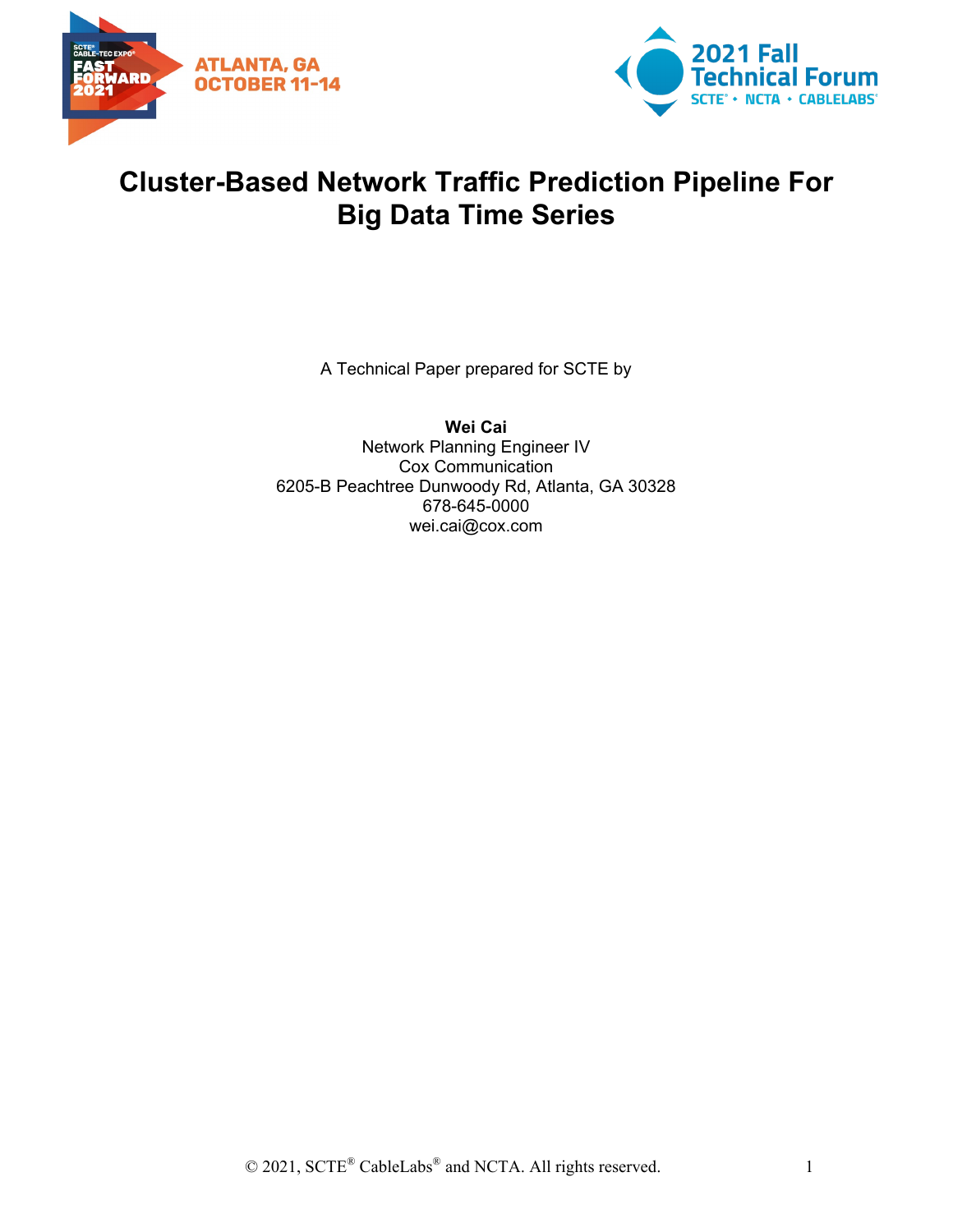

**Title** 



# **Table of Contents**

#### **Page Number**

| 1.             |      |     |  |  |
|----------------|------|-----|--|--|
| 2 <sub>1</sub> |      |     |  |  |
|                |      |     |  |  |
|                |      |     |  |  |
|                |      | 212 |  |  |
|                |      |     |  |  |
|                | 2.2. |     |  |  |
|                | 2.3. |     |  |  |
| 3 <sub>1</sub> |      |     |  |  |
|                | 3.1  |     |  |  |
|                | 3.2  |     |  |  |
| 4 <sup>1</sup> |      |     |  |  |
| 5 <sub>1</sub> |      |     |  |  |
|                |      |     |  |  |
|                |      |     |  |  |

## **List of Figures**

#### **Page Number Title** Figure 4 - LSTM structure (https://adventuresinmachinelearning.com/keras-lstm-tutorial/)............................ 6

## **List of Tables**

#### **Title Page Number**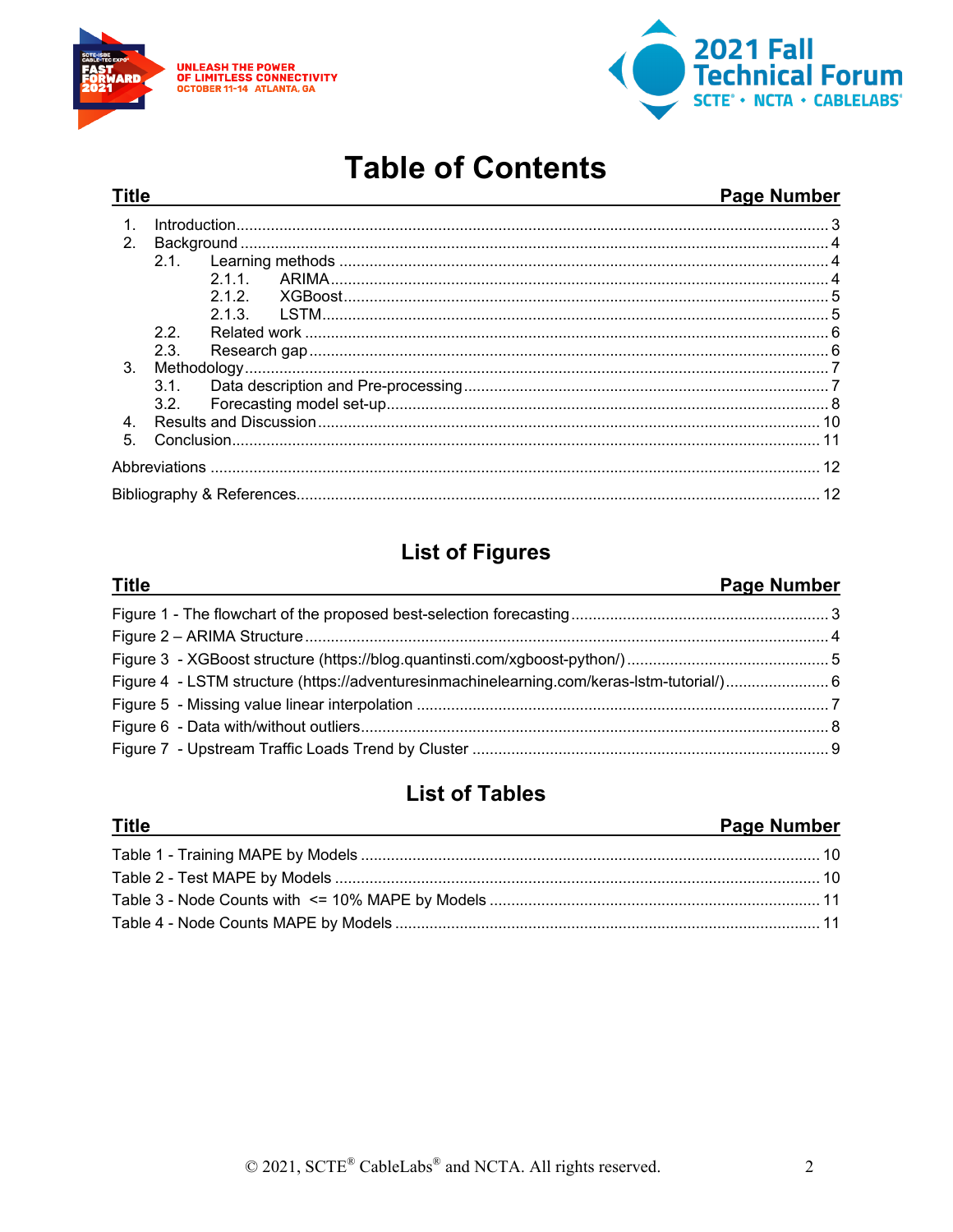



## <span id="page-2-0"></span>**1. Introduction**

Upstream broadband usage and network capacity have been increasing sharply in recent years, particularly under global pandemic lockdowns since March 2020 [NCTA/covid-19-overview]. The spread of COVID-19 around the entire world has placed upstream traffic growth on an extremely irregular pattern with fluctuations, posing great challenges to use conventional methods such as Auto-Regressive Integrated Moving Average (ARIMA) and other classical statical models to ensure accurate forecasts because those classical methods have been proven to be weak and inadequate for modeling non-stationary traffic flows.

In practical forecasting applications, the use of different modeling methods has become a popular research by many scholars [Chen, 2011; He and Zeng, 2021]. However, with the rapid development of cable companies' network, network traffic data scale is increasingly important in modern network traffic world. Just combining forecasts from different models with weighs allocated does not satisfy the need to model big traffic flow data more effectively.

In this study, we propose a clustering-based two-stage approach to build network traffic forecasting models using ARIMA, eXtreme Gradient Boosting (XGBoost) and Long Short-term Memory (LSTM) that includes data preprocessing and model building, as shown in Fig. 1.



<span id="page-2-1"></span>**Figure 1 - The flowchart of the proposed best-selection forecasting**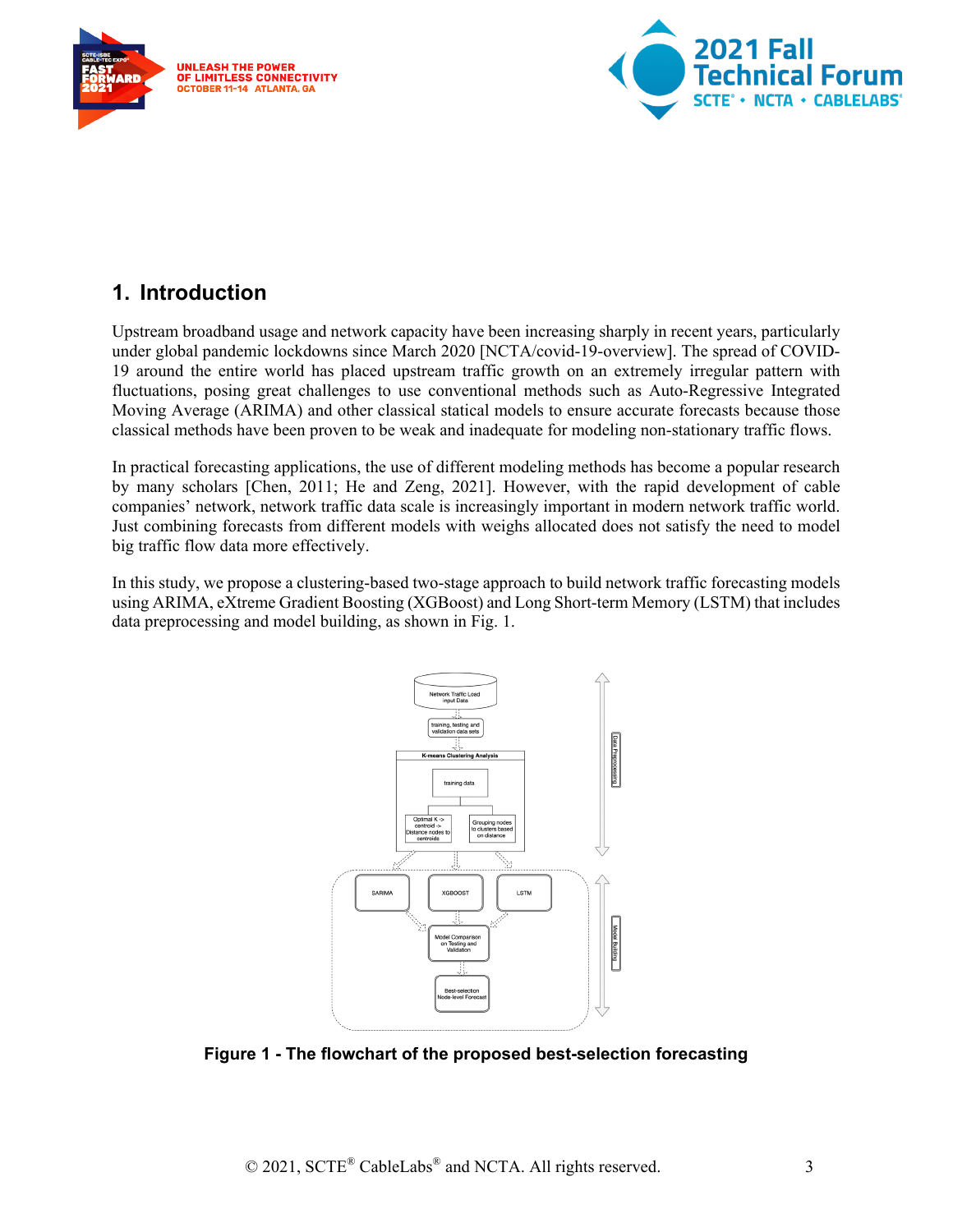



In the data preprocessing stage, using the training subset, we apply the K-means clustering method to find the K cluster centers to group a collection of network nodes into homogenous subsets based on intra-cluster similarity in traffic data [Vujicic et al., 2006]. K-means clustering is one of the most-commonly used data clustering algorithms, originally from signal processing. It aims to partition n observations into k clusters in which each observation belongs to the cluster with nearest mean (cluster centers or cluster centroid), serving as a prototype of the cluster [Anderberg, 1973, Kaufman and Rousseeuw, 1990]. A key assumption of applying forecasting models on clusters is the similarity of behavior patterns within a cluster. This algorithm is helpful to obtain computational efficiency when it comes to big data time series forecasting.

The paper is structured as follows: Section 2 explores the related studies and research gaps in existing literatures. Section 3 describes the methodology. Section 4 discusses the experimental results and Section 5 concludes the paper.

### <span id="page-3-0"></span>**2. Background**

Network traffic-related data are collected as time-series, hence time series analysis and forecasting techniques such as ARIMA modelling, XGBoost and LSTM can be employed for the traffic forecasting. In this section, we first review three modeling techniques applied: ARIMA, XGBoost and the deep learningbased Long Short-Term Memory (LSTM) model, then followed by review of related work.

#### <span id="page-3-1"></span>**2.1. Learning methods**

#### *2.1.1. ARIMA*

<span id="page-3-2"></span>The ARIMA model was pioneered by Box and Jenkins [Pankratz, 2008]. It is one of the most classical statistical models in time series prediction. This model can be presented as a linear regression function, in which lags and the lagged forecast errors are used for prediction. A standard ARIMA model can be expressed by three terms: autoregressive order (AR, p), moving average part (MA, q), and difference order (differencing, d). A seasonal ARIMA is an expanded version of a standard ARIMA model with information extracted from the seasonal parts that cannot be processed by the standard ARIMA model. To build a seasonal ARIMA model, finding the non-seasonal part  $(p, d, q)$  of ARIMA is the first step, and tuning the seasonality components (P, D, Q) is the second. Diagnostic checking of stationary and residual uncorrelation is vital for a good fit model. A simple ARIMA structure is illustrated in Figure 2 as follows:



<span id="page-3-3"></span>**Figure 2 – ARIMA Structure**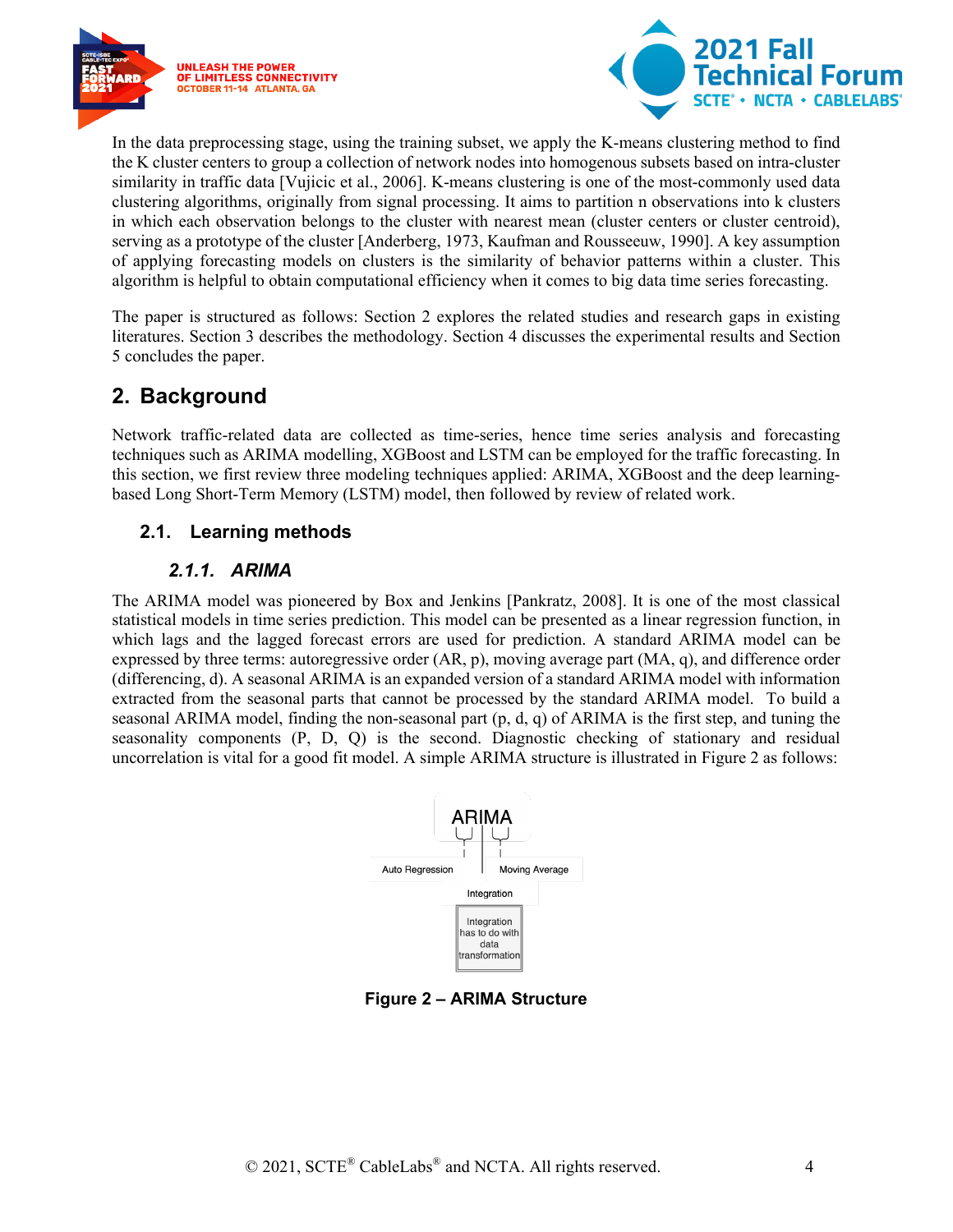



#### *2.1.2. XGBoost*

<span id="page-4-0"></span>Extreme Gradient Boosting as one of the boosting algorithms in ensemble learning was first proposed by Tianqi Chen in 2015 and Carlos Guestrin in 2011. It is proved in the literature [Chen and Guestrin, 2016] that the XBGoost model has the characteristics of being efficient and scalable [Saeed, 2016]. The basic idea of the Boosting algorithm is to combine many weak learners to form a strong model that can predict accurately. Extreme gradient lifting tree [Wang et al., 2019] essentially is an integrated learning algorithm in which the number of decision tree keeps being added with each iteration till a strong classifier is found [Fabricius, 2000]. The XGBoost model has proved to have many advantages in model prediction, such as the lack of a need to preprocess the data, a fast operation speed, complete feature extraction, a good fitting effect and high prediction accuracy [Alim et al., 2020]. A simple XGBoost structure is illustrated in Figure 3 as follows:



<span id="page-4-2"></span>**Figure 3 - XGBoost structure [\(https://blog.quantinsti.com/xgboost-python/\)](https://blog.quantinsti.com/xgboost-python/)**

#### *2.1.3. LSTM*

<span id="page-4-1"></span>Long short-term memory networks (LSTM), proposed by (Hochreiter & Schmidhuber, 1997) is a special kind of recurrent neural network (RNN). Different from other RNN models that could easily suffer from the problems of getting small gradient loss (i.e., less than one), and multiplication of those gradient losses would vanish during training process, LSTM overcomes these problems by memorizing the prior stages' internal trend through a few different gates (i.e., input gate, forget gate, control gate and output gate) and optionally let data pass through or dispose of based on a sigmoidal neural network layer to predict future patterns. A simple LSTM network is illustrated in Figure 4 as follows: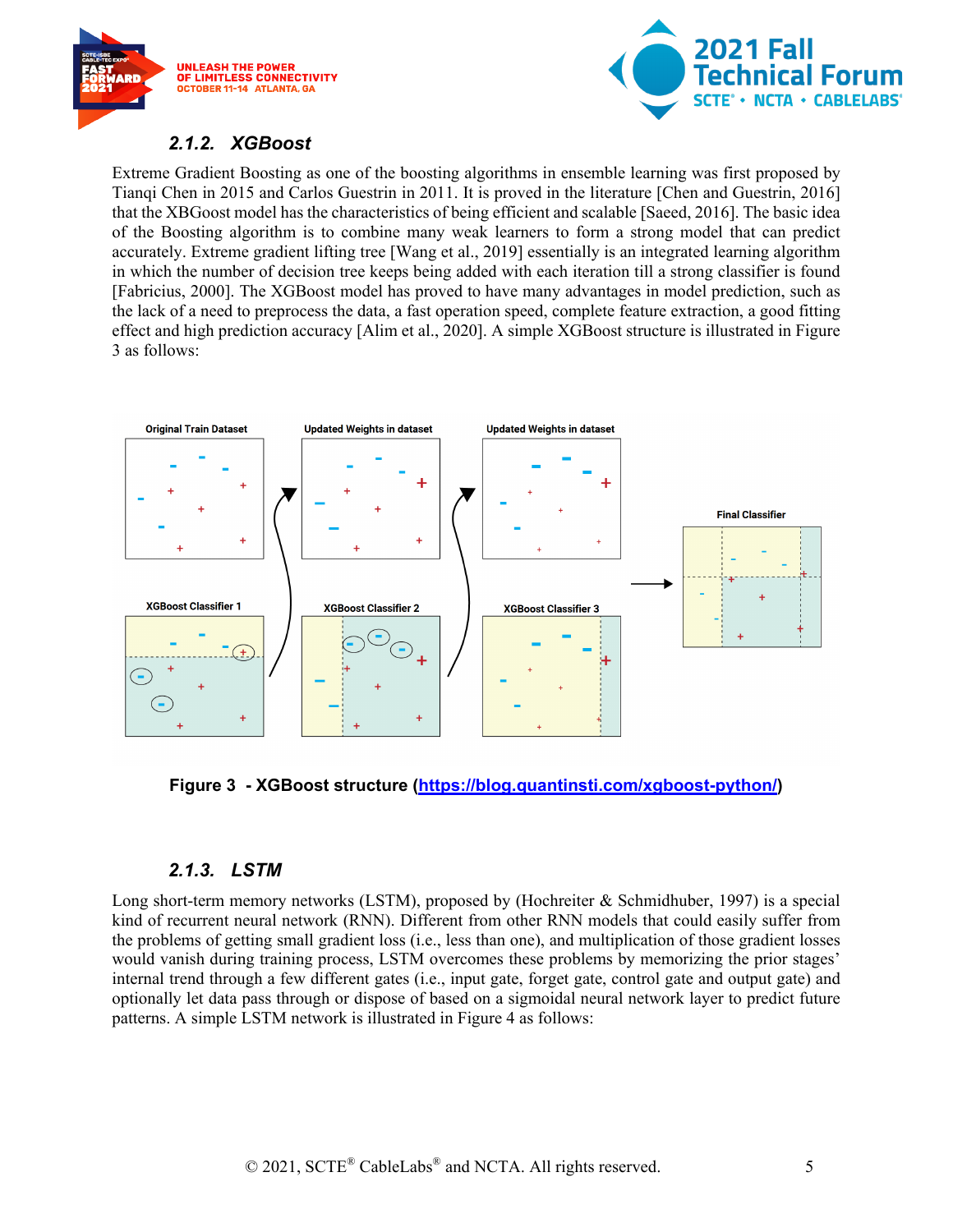

<span id="page-5-2"></span>

#### <span id="page-5-0"></span>**2.2. Related work**

There are several works that have focused on comparing the performance of different forecasting techniques. He and Zeng (2021) have put forward a forecasting method of XGBoost-LSTM combination model based on a weighting method in forecasting product sales. The two years' sales time series data are modeled by using XGBoost and LSTM neural network models, respectively. They prove that the performance of using XGBoost-LSTM model to deal with time series is much higher than that of the original XGBoost single model, which maximizes the advantages of the two prediction models. Chen (2011) proposed to use the combination models that combine the linear model and the nonlinear model to predict tourism demand time series data. The results showed that the combination is superior to the individual models for the test cases of tourism demand time series. Alim et al. (2020) compared the performance of the XGBoost model a seasonal ARIMA model for human brucellosis in mainland China and used them to make short-term predictions. The results showed that the prediction accuracy of the XGBoost model was much better than that of the ARIMA model.

#### <span id="page-5-1"></span>**2.3. Research gap**

From the above-mentioned research works, we have identified a couple of major research gaps. To the best of our knowledge, first major research gap is that there are very few research papers that have employed a clustering approach to perform classification of large quantities of network traffic data, grid search parameters or train model within a cluster. Clustering-based modeling approach can be very effective in terms of reducing computational cost for big data but still obtain decent prediction accuracy. Researchers in one study prove training the classical SARIMA models on clusters of public safety network users identified by the K-means algorithms performs well compared to the prediction based on the overall aggregate traffic [Vujicic et al., 2006]. With the data we have, at an individual node level, time series are very volatile, include a high amount of noise, and are unevenly and nonlinearly affected by different effects. However, most nodes in this study follow similar pattern and many series move in tandem, suggesting possibility to group those nodes into homogeneous clusters for hyperparameter search and model training.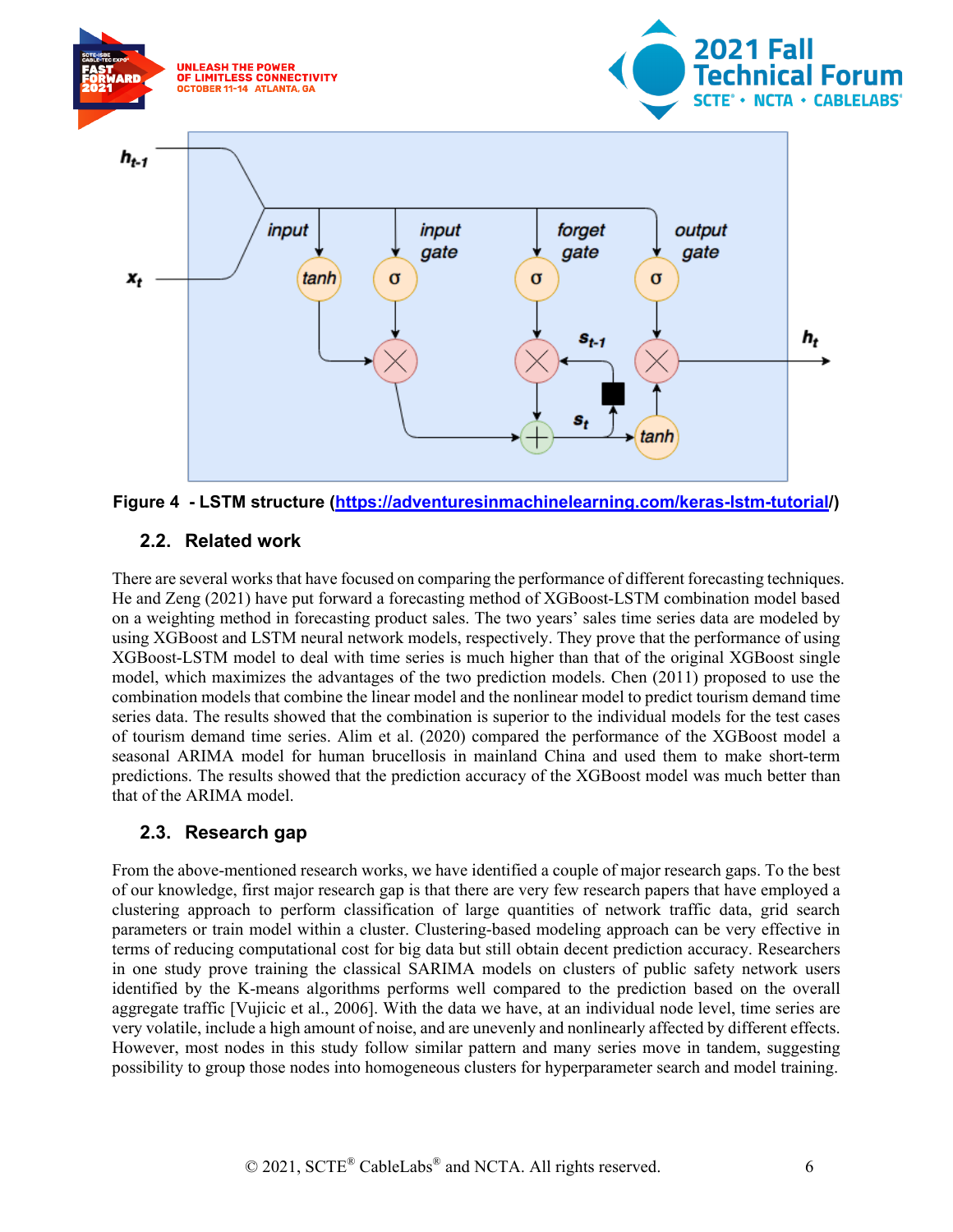



Secondly, different from many relevant research studies recommending using combination of forecasting model: selecting appropriate weights to weight and average the results obtained from several different model, we propose to build different models separately and let three models compete to always select the best individual-level forecast in practical forecasting application. This will provide more reliable traffic prediction to the network management and the network capacity planning.

### <span id="page-6-0"></span>**3. Methodology**

11,738 network nodes' weekly upstream traffic load time series were selected into input for this study to test the performance of three models: ARIMA, XGBoost and LSTM. After replacing missing values with linear interpolation for each time series, 174 weekly data polls between 2018 and May 2021 were collected as the input data. During model development, 70% of the input data were used to train models, 20% is used as the testing data set, and the remaining 10% is used as the verification data set.

#### <span id="page-6-1"></span>**3.1. Data description and Pre-processing**

The upstream traffic dataset used in the study was obtained from a cable company's network. It contains information regarding *site id*, *node description*, and *traffic loads* in weekly intervals, gathered from 11, 738 nodes. *Site id* and *node description* were concatenated to a string to label each network node in this study.

The significant problem forecasting is facing is the presence of missing values and outlier values in the observed historical traffic load data. In the dataset we collected, there exist missing values in weekly timestamp and traffic loads due to occurrences of data collection failures. Therefore, those missing values were linear interpolated based on historical trend. Linear interpolation is illustrated in Figure 5. In Figure 5, the left plot shows raw data weekly trend for one sample node but with missing polls highlighted with yellow arrows. After interpolation, those missing polls were filled with imputed values which can be seen on the right plot.



<span id="page-6-2"></span>**Figure 5 - Missing value linear interpolation**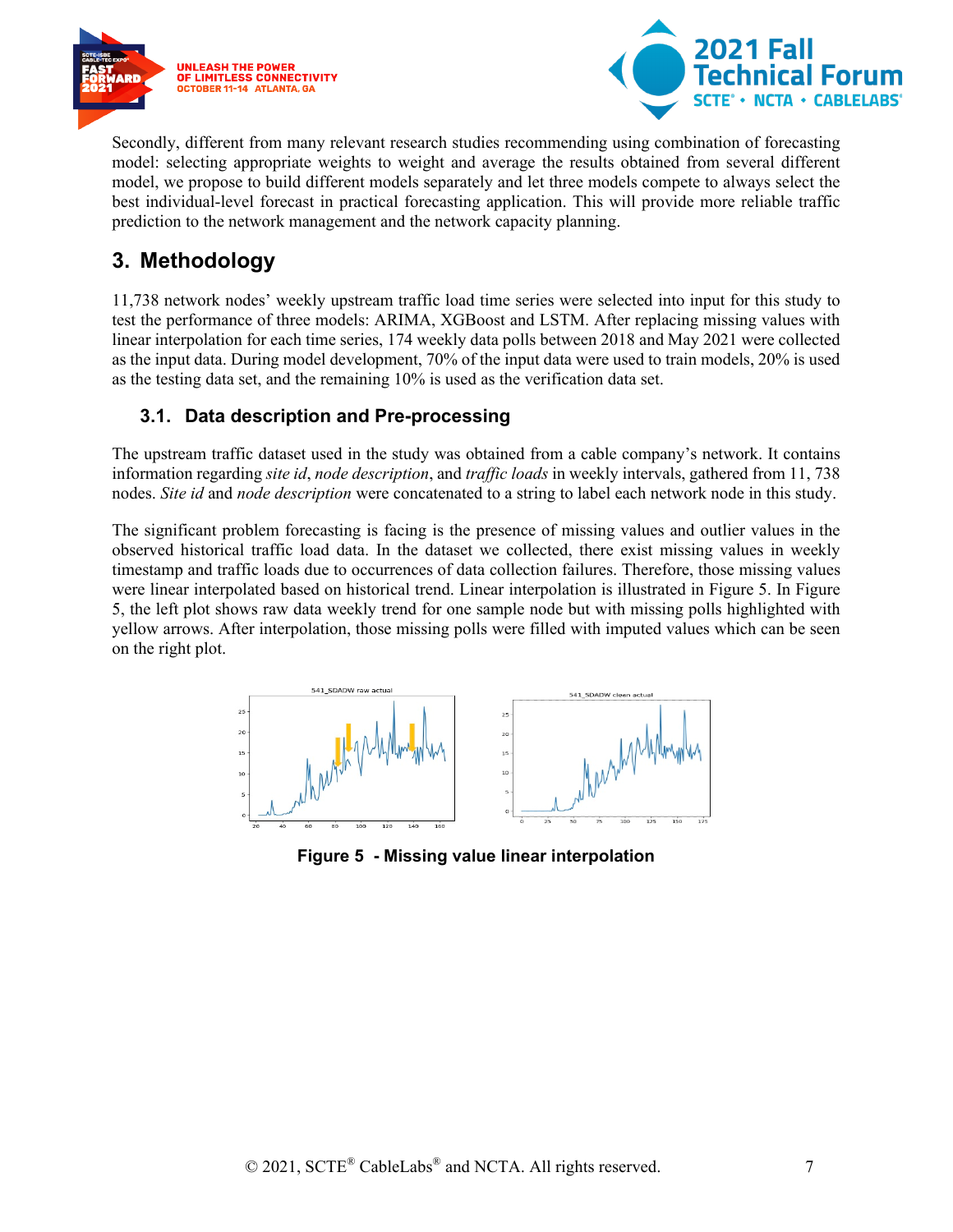





**Figure 6 - Data with/without outliers**

<span id="page-7-1"></span>Outliers in time series can be grouped into two types: outliers affecting a single observation and outliers affecting a single observation and subsequent observations, which is true in our input data. In this study, we use a combination of statistical method to detect those anomalies and then apply linear interpolation based on time to replace them with imputed values. The effect is depicted in Figure 6.

#### <span id="page-7-0"></span>**3.2. Forecasting model set-up**

Three different models based on the same input are proposed and fitted to predict future traffic loads. 70%- 20%-10% of data partition is used for training, testing and validation purposes. The performance of all three models is presented based on the criteria of Mean Absolute Percentage Error (MAPE) as shown below:

$$
M = \frac{1}{n} \sum_{t=1}^{n} \left| \frac{A_{t-} F_t}{A_t} \right| \tag{1}
$$

where  $A_t$  is the actual value,  $F_t$  is the forecast value mean, n is the number of times the summation iteration happens. M stands for mean absolute percentage error used to evaluate prediction accuracy and is expressed in percentage. In this study, a value lower than 10 is said to be a fit model. The evaluation of all three models is done by preparing a model on a training dataset and by making predictions on a test dataset and a validation dataset. Training, test and validation MAPEs are calculated to measure model performance.

Before training each model, K-means clustering method was used to partition 11,738 nodes into 4 optimal clusters. In this study, we use Euclidean as a distance metric because we have normalized each time series to have the same length for all nodes selected after preprocessing. the node count distribution by cluster is summarized as follows: Cluster 0: 10,082 nodes; Cluster 1: 392 nodes; Cluster 2: 71 nodes; Cluster 3: 1,193 nodes. To intuitively observe the data characteristics of each cluster's traffic load, the sum of traffic loads by each cluster is plotted in the following figure: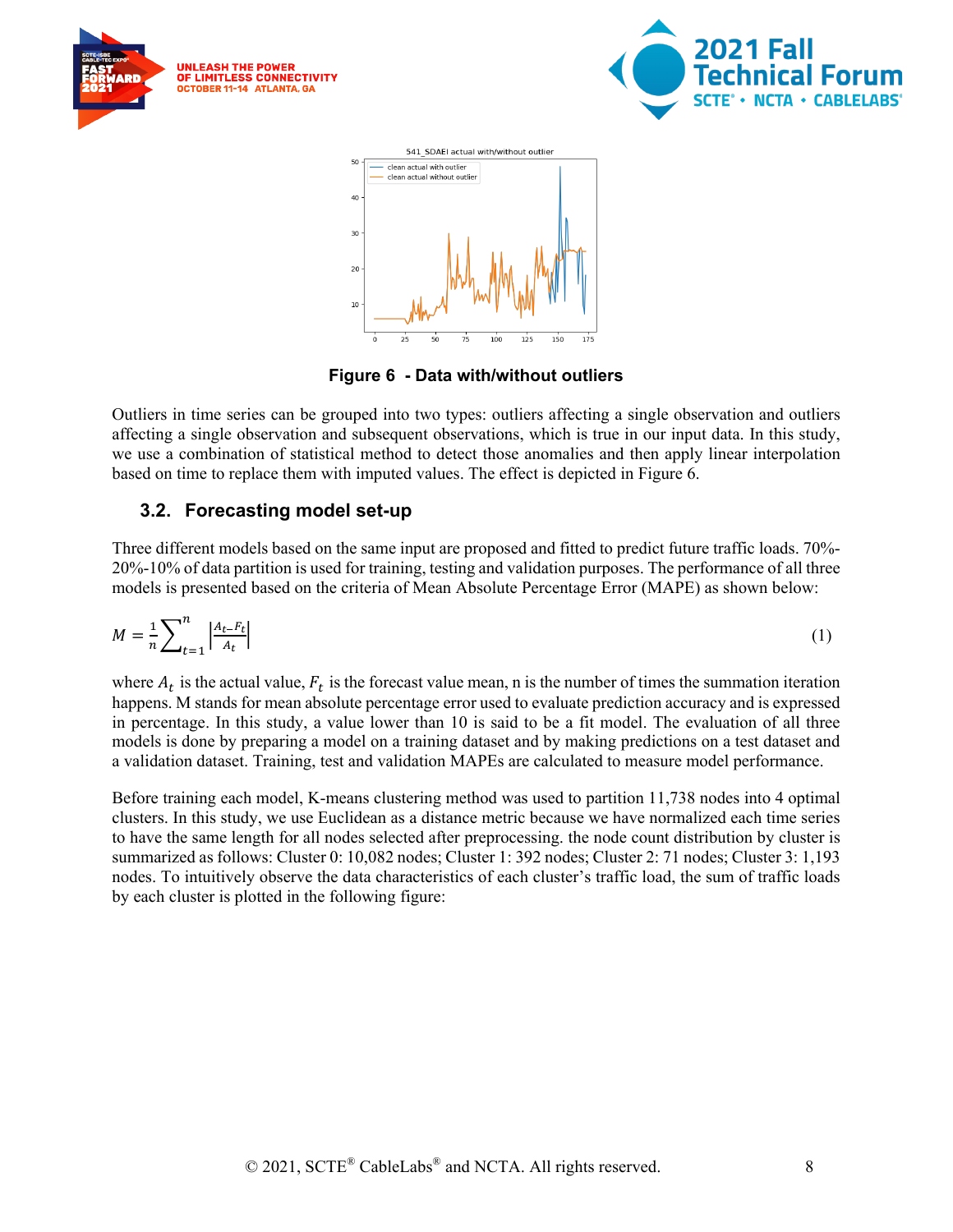





**Figure 7 - Upstream Traffic Loads Trend by Cluster**

<span id="page-8-0"></span>As we can see form Figure 7, Cluster 0 shows much more volatilities and fluctuations since the start of COVID-19 compared to three other clusters. Clusters 1 and 3 experience more seasonal effect compounded with COVID-19 since late 2020. Cluster 2 has a relatively more peaceful trend compared to three others.

After K-means clustering, the main steps followed for the ARIMA model fitting as follows:

- Grid search was used to automatically discover the optimal order of non-seasonal and seasonable parameters at a cluster level. The combination of  $(p, d, q)$  that returns the lowest Akaike Information Criterion (AIC) and Bayesian Information Criterion (BIC) values are selected as the most optimal parameters for each cluster.
- Dataset is split into 70%, 20%, 10% training, test and validation sets, respectively.
- Stationarity of the series are checked using the Adfuller function with the P-value along with the autocorrelation function (ACF) and the partial autocorrelation (PACF) plots. Training data are transformed based on the stationarity check.
- SARIMAX models are trained and obtained to make estimation on fresh test data.
- To check the goodness of fit of the ARIMA model, MAPE values for both training dataset and testing data set are calculated.

After K-means clustering, the main steps followed for the XGBoost model fitting as follows:

- To obtain the best performance, the grid search algorithm is used to optimize the parameters: min child weight, gamma, subsample, colsample bytree, max depth and learning rate at a cluster level.
- Dataset is split into 70%, 20%, 10% training, test and validation sets, respectively.
- XBGoost models are trained and obtained to make estimation on fresh test data.
- To check the goodness of fit of the XGBoost model, MAPE values for both training dataset and testing data set are calculated.

After K-means clustering, the main steps followed for the LSTM model fitting as follows:

Scale data using MinMaxScaler to speed up the learning process and help model.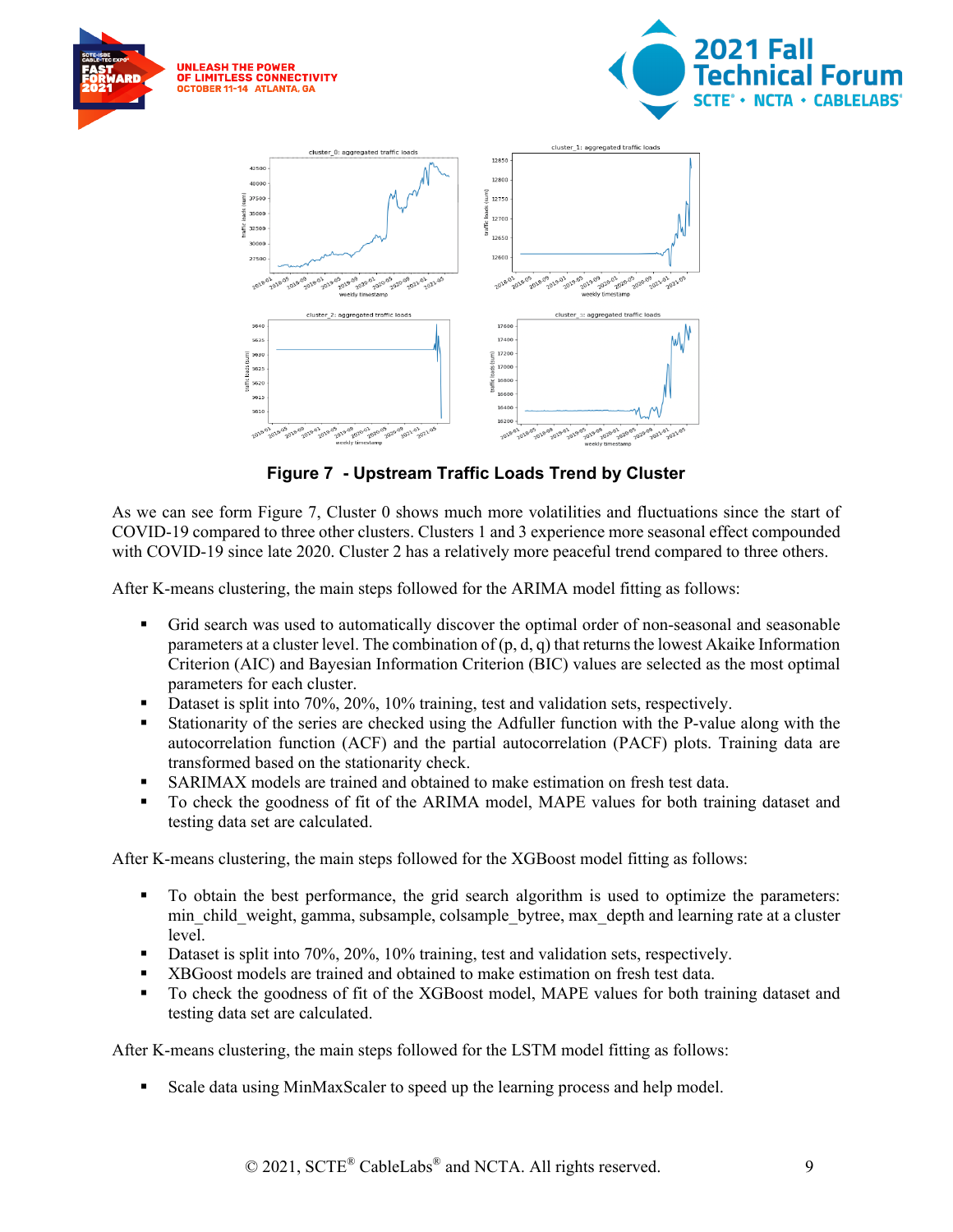



- Hyperparameter such as number of layers, layer depths, activation functions, dropout coefficients are repeatedly tuned at a cluster. Manual tuning of LSTM hyperparameter is used instead of using automated tuning package such as SMAC3 to avoid common failure to find well-defined global minima with automated packages.
- Dataset is split into 70%, 20%, 10% training, test and validation sets, respectively.
- LSTM models are trained and obtained to make estimation on fresh test data. During the model training, the validation loss was monitored by early stopping call back function to halt the training if there is an increment observed in loss values. The number of epochs for the training was tested with different values.
- To check the goodness of fit of the LSTM model, MAPE values for both training dataset and testing data set are calculated.

## <span id="page-9-0"></span>**4. Results and Discussion**

In order to see the prediction effect of all three selected models, training, test and validation MAPEs are matched on 11,542 nodes for comparison. All three groups of MAPEs were classified into four groups: <= 5%, between 6 and 10%, between 11% and 15% and greater than 16%. Number of nodes were summarized for each MAPE group.

<span id="page-9-1"></span>Tables 1 and 2 respectively present the comparison of the training and test prediction accuracy for three selected models.

| Model             | <b>Training MAPE</b> |                  |                  | Total    |              |
|-------------------|----------------------|------------------|------------------|----------|--------------|
| <b>MAPE</b> Range | $\leq$ 5%            | $>=6\% \<= 10\%$ | $>=11\% \<=15\%$ | $>=16\%$ |              |
| <b>SARIMA</b>     | 1,360                | 2,828            | 2,059            | 5,295    | 11,542 nodes |
| <b>XGBoost</b>    | 11,333               | 55               | 20               | 134      | 11,542 nodes |
| <b>LSTM</b>       | 3,573                | 2,979            | 2,909            | 2,081    | 11,542 nodes |

#### **Table 1 - Training MAPE by Models**

<span id="page-9-2"></span> From Table 1, for the training set, the XGBoost model has the highest number of nodes with the MAPE value less than or equal to 10% than two other models.

#### **Table 2 - Test MAPE by Models**

| Model             | <b>Test MAPE</b> |                         |                  |          | Total          |
|-------------------|------------------|-------------------------|------------------|----------|----------------|
| <b>MAPE</b> Range | $\leq$ 5%        | $\geq 6\% \& \leq 10\%$ | $>=11\% \<=15\%$ | $>=16\%$ |                |
| <b>SARIMA</b>     | 982              | 746                     | 1,175            | 8,639    | 11,542 nodes   |
| <b>XGBoost</b>    | 2.244            | 2,228                   | 2,870            | 4.200    | $11,542$ nodes |
| <b>LSTM</b>       | 2,299            | 3,996                   | 2,753            | 2.494    | 11,542 nodes   |

In Table 2, for the test set, the LSTM model has a higher number of nodes with the MAPE value less than or equal to 10% than two other models. Majority of the nodes with the LSTM showed the MAPE value less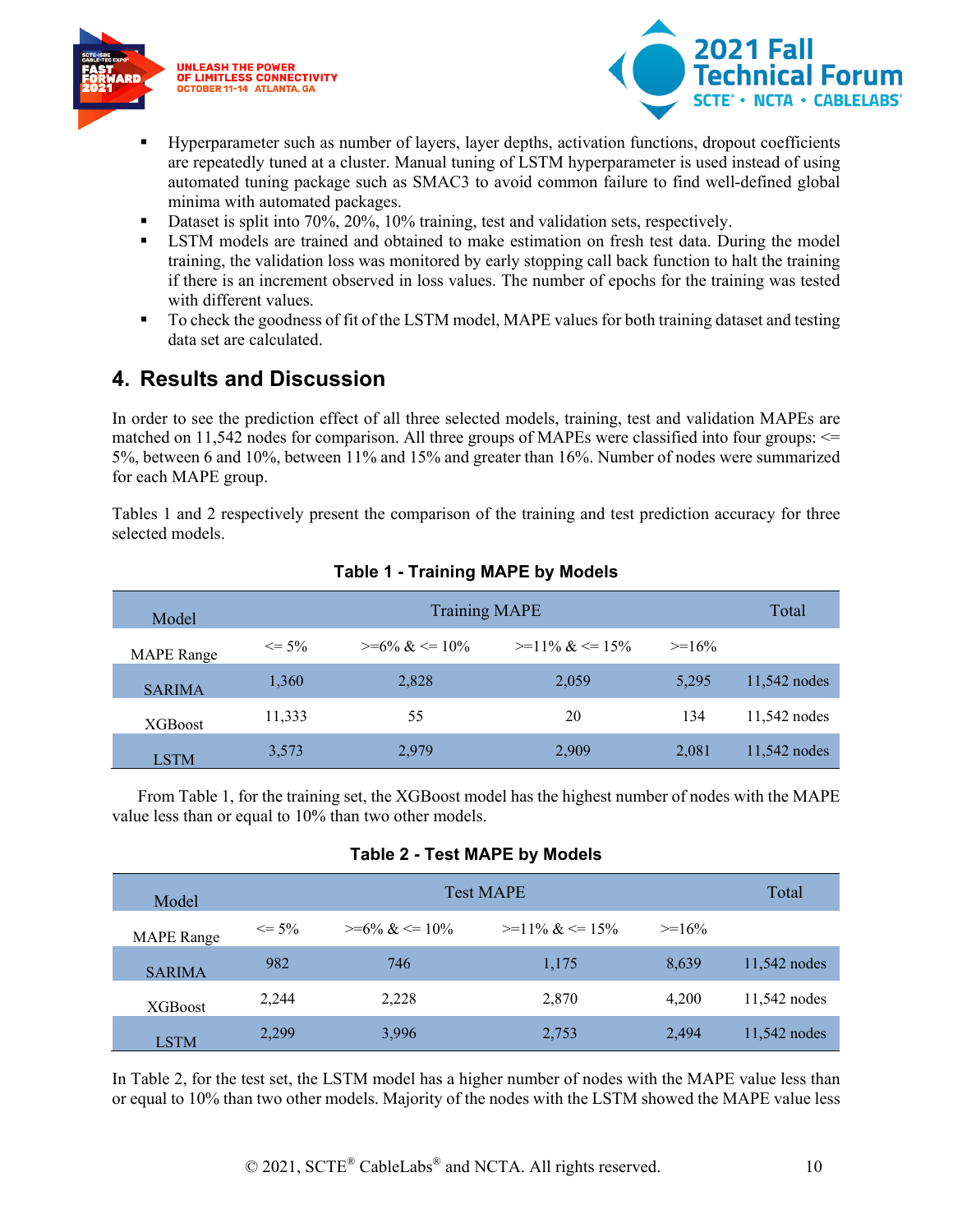



than 15%, which shows the potential benefit of using the LSTM to predict network traffic. The ARIMA has the lowest number of nodes with a good fit, which might indicate the weakness of using conventional statistical models to predict for non-linear data.

To further evaluate model performance of all three selected models, we chose nodes with both training MAPE and test MAPE less than 10% to compare training MAPEs with test MAPEs. If the test MAPE is lower than training MAPE, we consider that node's forecast is a good fit. Vice versa, if the test MAPE is higher than training MAPE, we label that mode as overfitting training data but does not perform well on the evaluation data. Node counts for good fit and overfitting by different models are summarized in Table 3:

<span id="page-10-1"></span>

| Model       | Node counts with good fit<br>(Mape $\leq$ = 10%) | Node counts with<br>overfit (Mape $\leq$ 10%) |
|-------------|--------------------------------------------------|-----------------------------------------------|
| SARIMA      | 956                                              | 586                                           |
| XGBoost     | 1,195                                            | 3,248                                         |
| <b>LSTM</b> | 2,129                                            | 2,278                                         |

#### **Table 3 - Node Counts with <= 10% MAPE by Models**

As shown in Table 3, it is clearer that LSTM overall has less overfitting issues in network traffic forecasting than two other models. It further indicates that LSTM in this paper has higher fitness and predictive performance in network traffic prediction compared to ARIMA and XGBoost. XGBoost model has the most overfitting issues in this study.

<span id="page-10-2"></span>To map model performance for the validation dataset, a comparison of 596 nodes validation MAPEs is shown in Table 4.

| Model         | Node counts with Mape $\leq$<br>$10\%)$ | Node counts with<br>Mape $>10\%$ ) |
|---------------|-----------------------------------------|------------------------------------|
| <b>SARIMA</b> | 101                                     | 495                                |
| XGBoost       | 139                                     | 457                                |
| LSTM          | 346                                     | 250                                |

#### **Table 4 - Node Counts MAPE by Models**

Table 4 shows that LSTM has the most of number of nodes with validation MAPE less than 10%, followed by XGBoost and SARIMA.

According to the overall results, the performances of the ARIMA models were the lowest and the LSTM models performed the best. LSTM models produced the best results.

## <span id="page-10-0"></span>**5. Conclusion**

The author proposed to use K-means analysis to partition network traffic nodes to different cluster and apply seasonal ARIMA model (SARIMA), XGBoost model, and the Long Short-Term Memory (LSTM) model on clusters to reduce computational cost and predict effectively.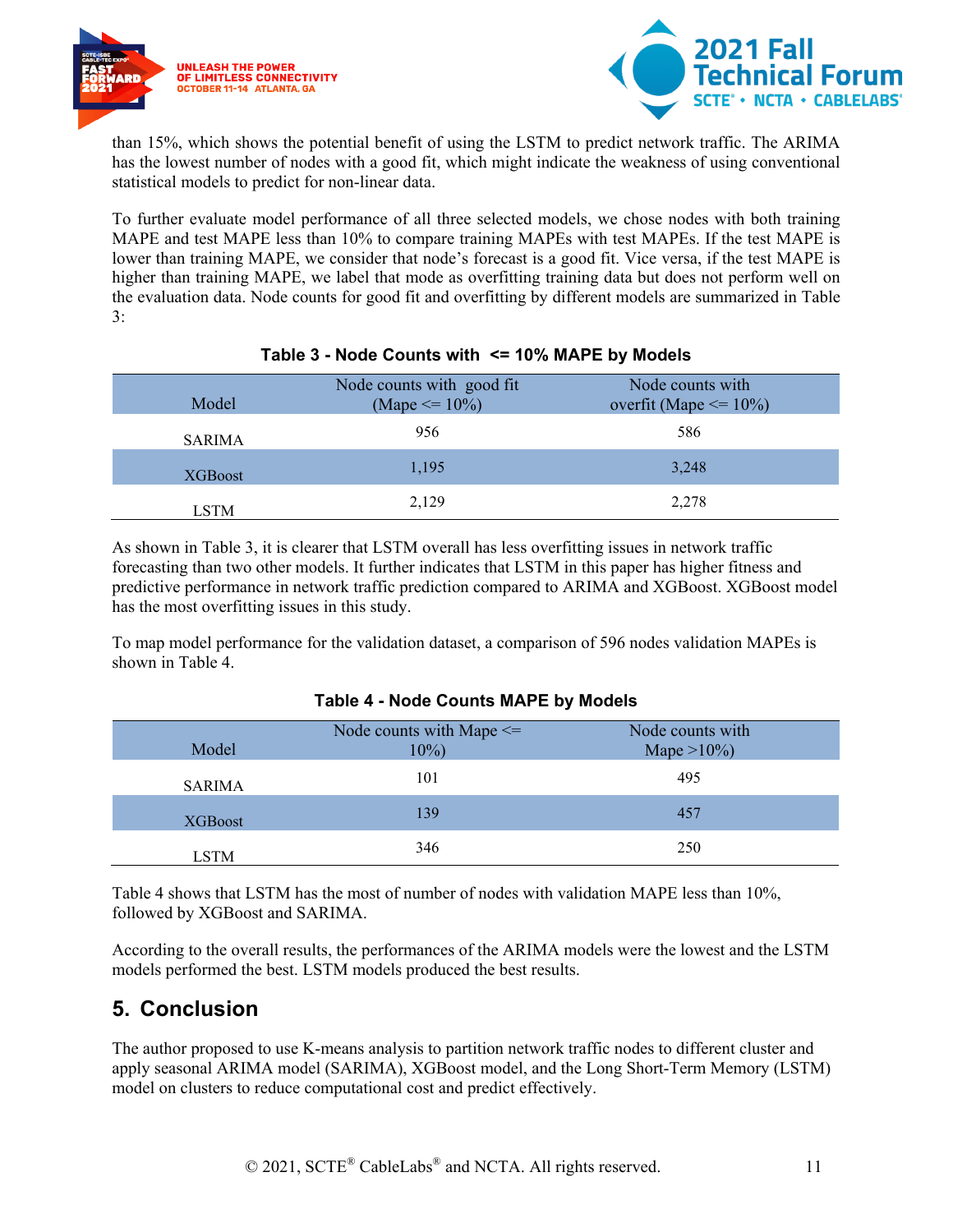



Three selected models are compared with respect to performance. According to the comparison, the performance of the LSTM network is better than ARIMA and XGB model. XBGoost model shows a reasonable performance but showed serious overfitting issues. Moreover, the classical data analysis model ARIMA has more obvious forecast error, which shows the disadvantage of classical parameterized approach faced with tremendous traffic data.

As for future work, the SARIMA model could be improved using one-step ahead forecast method. At the same time, LSTM models can also be improved by hyperparameter tuning such as the number of layers, learning rate, optimizers, etc. Overfitting with the XGBoost model could be avoided using the delta difference between time interval (i.e., lag term of the time series) as the input and let the input lag term predict the univariable time series. L1 and L2 regularisation can be introduced to the LSTM and XGBoost to address overfitting. Cross-validation can be tried with all three selected models to obtain more reliable forecasting models.

<span id="page-11-0"></span>

| <b>ARIMA</b>   | Auto-Regressive Integrated Moving          |
|----------------|--------------------------------------------|
| <b>SARIMA</b>  | Seasonal Auto-Regressive Integrated Moving |
| <b>XGBoost</b> | <b>Extreme Gradient Boosting</b>           |
| <b>LSTM</b>    | Long Short Term Memory                     |
| AR             | Autoregressive Order                       |
| MV             | Moving Average                             |
| <b>RNN</b>     | <b>Recurrent Neural Network</b>            |
| <b>MAPE</b>    | Mean Absolute Percentage Error             |
| <b>AIC</b>     | Akaike Information Criterion               |
| <b>BIC</b>     | Bayesian Information Criterion             |
| <b>ACF</b>     | autocorrelation function                   |
| <b>PACF</b>    | partial autocorrelation                    |

## **Abbreviations**

# **Bibliography & References**

<span id="page-11-1"></span>Alim, Mirxat, Ye, Guo-Hua, Guan, Peng, et al. *Comparison of ARIMA Model and XGBoost Model for Prediction of Human Brucellosis in Mainland China: a Time-series Study*, England: BMJ Publishing Group LTD BMJ open, 2020-12-07, Vol.10 (12), p.e039676-e039676

Anderberg, M. R., 1973. Cluster Analysis for Application. Acdemic, New York

Babajide Mustapha I, Saeed F. *Bioactive Molecule Prediction Using Extreme Gradient Boosting Molecules* 2016;21. doi:10.3

Chen T, Guestrin C. *XGBoost: A Scalable Tree Boosting System* CoRR abs, 2016, pp. 1603-02754.

De'Ath G, Fabricius K E. *Classification and Regression Trees: a Powerful Yet Simple Technique for Ecological Data Analysis Ecology*, vol. 81, no. 11, 2000, pp. 3178-3192.